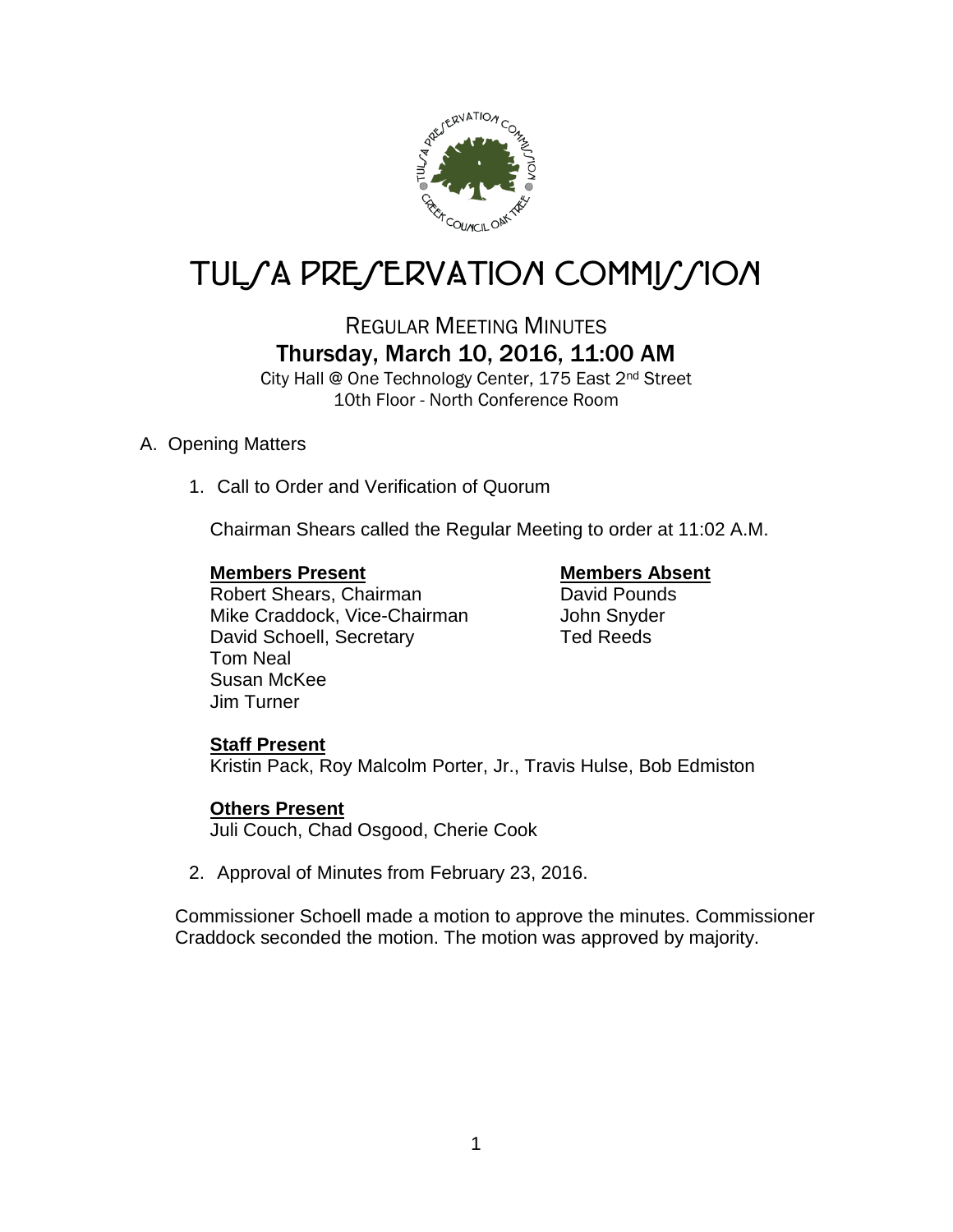#### **Vote: Meeting Minutes, February 23, 2016.**

- 1. Shears
- 2. Craddock Snyder
- 3. Schoell Reeds
- 4. Turner
- 5. Neal
	- 3. Disclosure of Conflicts of Interest Commissioner Neal stated he is acquainted with Juli Couch.
- B. Actionable Items
	- 1. **HP-16-010 / 1703 S. Troost Ave.** (Swan Lake) Applicant: Juli Couch-Johnstone for Brian Bergkamp *HP Permit Subcommittee Review Date: None*

Request:

1. Replace asphalt shingles with Timberline High Definition Architectural **Shingles** 

Staff presented the application to the Commission, and the applicant's representative, Juli Couch-Johnstone, was present.

Commissioner Craddock made a motion to approve the application. Commissioner Neal seconded the motion. The motion was approved by majority. Guidelines cited: A.5.1, A.5.2, A.5.3, A.5.4, A.5.5, A5.6, A.5.7.

#### **Vote:** 1703 S. Troost Ave. **(Swan Lake)**

| In Favor    | <b>Opposed</b> | <b>Abstaining</b> | <b>Not Present</b> |
|-------------|----------------|-------------------|--------------------|
| 1. Shears   |                |                   | Pounds             |
| 2. Craddock |                |                   | Snyder             |
| 3. Schoell  |                |                   | Reeds              |
| 4. Turner   |                |                   |                    |
| 5. Neal     |                |                   |                    |
| 6. McKee    |                |                   |                    |

**In Favor Opposed Abstaining Not Present**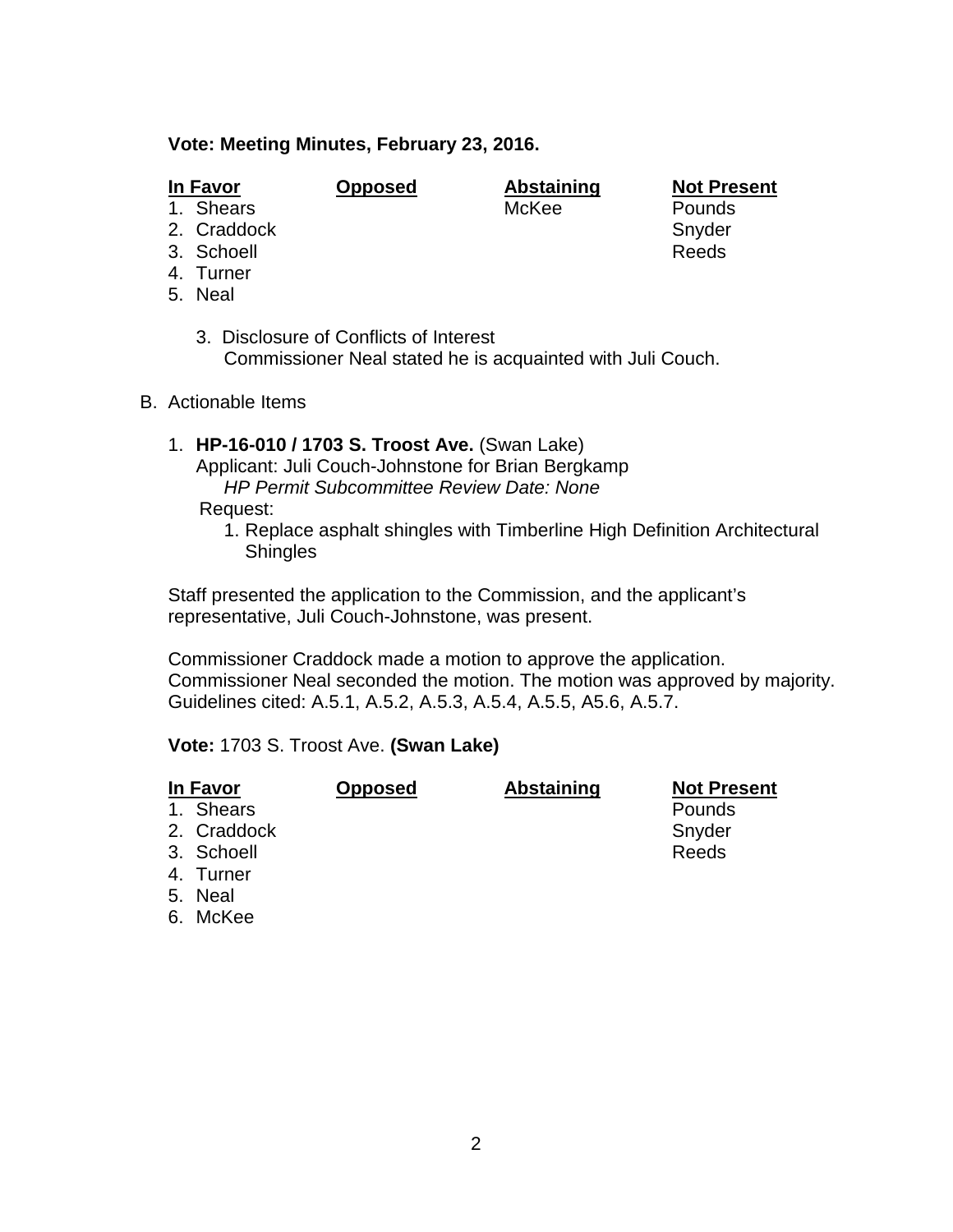#### 2. **1414 S. Galveston Ave. – McBirney Mansion Easement**

Applicant: Chad Osgood for Wendy and Gentner Drummond *COA Subcommittee Review Date: December 3, 2015* Requests:

- 1. Combine two existing ponds and basin into a single new pond according to drawings submitted
- 2. Construct new retaining wall using native stone according to drawings submitted

*Approval in principle by the Tulsa Preservation Commission on December 10, 2015 and with conditions on February 23, 2016*

Staff presented the application to the Commission, and the applicant's representative, Chad Osgood, was present. Mr. Osgood stated the newly submitted plans should address the questions about the inlet, the extension of the cover of native stone as the elevation changes, and the treatment from the pond to the inlet to keep the ground from being saturated and reduce run-off. Mr. Osgood stated natural stone will be used to function as backstop for the inlet so water will not run over it, and the rock will camouflage the inlet to make it appear natural. Commissioner Shears recommended placing the stone over the top of the inlet.

Commissioner Turner asked Mr. Osgood how he would prevent erosion on the rock garden. Mr. Osgood replied they would use perennials to prevent erosion, but it would take 2-3 years to remove the weeds and plant the perennials. Commissioner Neal asked Mr. Osgood if any plans had been drawn for the perennials. Mr. Osgood stated he did not have an answer yet. Commissioner Neal stated under the terms of the easement, landscape changes should be reviewed by the Preservation Commission. Mr. Osgood stated he would present this request to his client.

Commissioner Turner asked if a new wall section has been submitted. Mr. Osgood replied a new section has not been submitted. The Commission and Mr. Osgood discussed using the water for irrigation.

Commissioner Craddock made a motion to approve the proposal with the conditions that the applicant submit a revised wall section to show natural rock grading to Preservation Staff and that the approval does not include proposals for landscaping. Commissioner Turner seconded the motion. The motion was approved unanimously. Reference cited: *Deed of Scenic, Open Space, and Architectural Façade Easement*